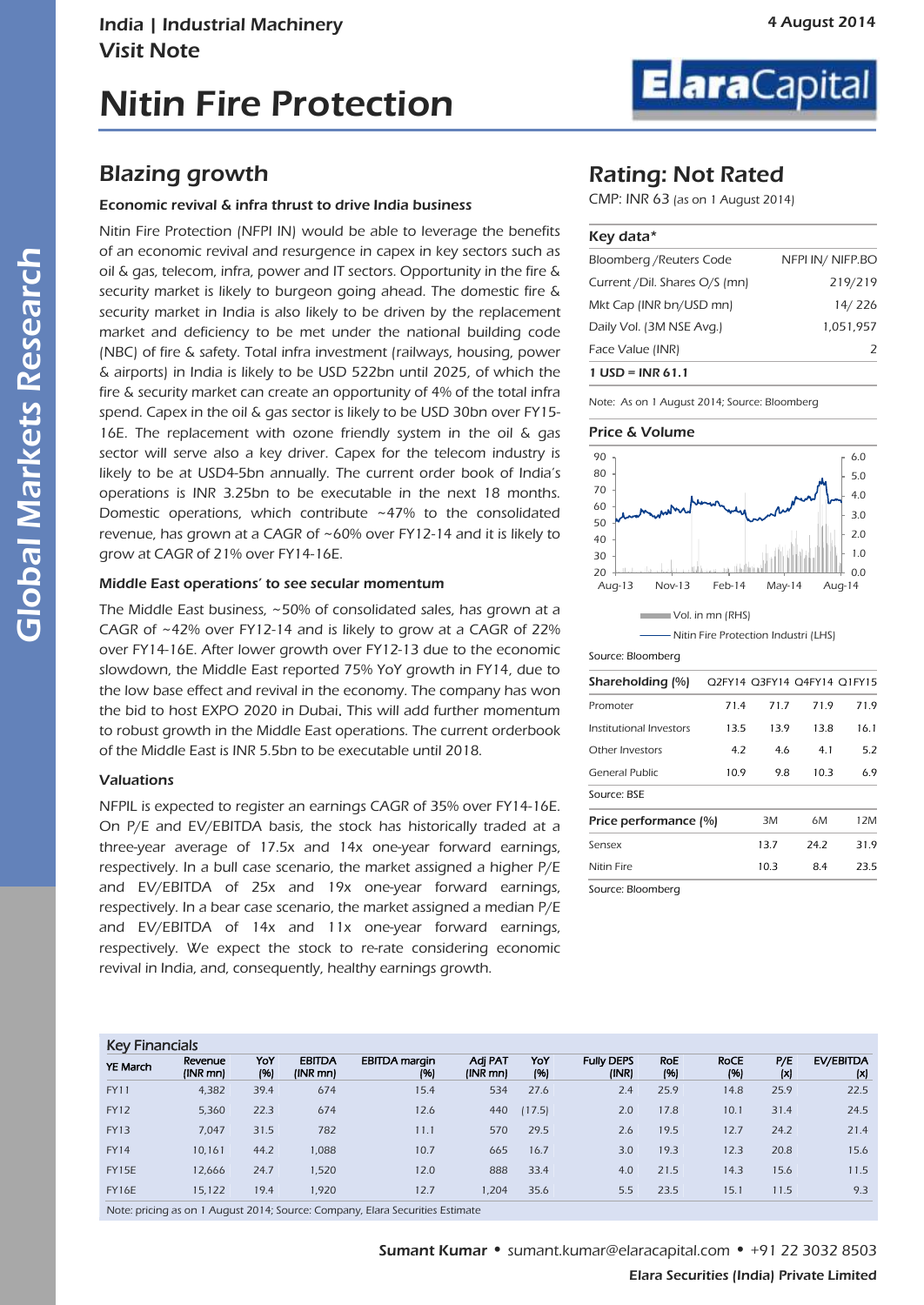# Consolidated Financials (YE March)

| <b>FY13</b><br>Income Statement (INR mn)<br><b>FY14</b><br>FY15E<br>FY16E<br>7,047<br>10,161<br>12,666<br>15,122<br>Net Revenues (LHS)<br><b>EBITDA</b><br>782<br>1,088<br>1.520<br>1,920<br>21<br>182<br>19<br>20<br>Add:- Non operating Income<br><b>OPBIDTA</b><br>1,941<br>964<br>1.107<br>1,540<br>47<br>106<br>109<br>113<br>Less :- Depreciation & Amortization<br><b>EBIT</b><br>917<br>1,001<br>1,431<br>1,829<br>476<br>254<br>305<br>445<br>Less:- Interest Expenses<br><b>PBT</b><br>663<br>696<br>986<br>1,352<br>49<br>Less :- Taxes<br>30<br>99<br>149<br>Add: Share of Loss in Associate<br>(44)<br><b>Reported PAT</b><br>570<br>665<br>888<br>1,204<br>665<br><b>Adjusted PAT (LHS)</b><br>570<br>888<br>1,204<br>FY16E<br><b>FY13</b><br><b>FY14</b><br>FY15E<br>Balance Sheet (INR mn)<br>441<br><b>Share Capital</b><br>438<br>438<br>438<br>2,734<br>4,104<br>5,245<br>Reserves<br>3,273<br>5,293<br><b>Borrowings</b><br>3,529<br>3,923<br>4,940<br>Deferred Tax (Net)<br>2<br>(0.1)<br>(0)<br>(0)<br><b>Total Liabilities</b><br>6,706<br>7,634<br>9,482<br>10,976<br><b>Gross Block</b><br>1,789<br>2,067<br>2,137<br>2,207<br>Less:- Accumulated Depreciation<br>195<br>300<br>409<br>522<br>1,595<br>Net Block<br>1,767<br>1,728<br>1,685<br>228<br>228<br>228<br>228<br>Add:- Capital work in progress<br>Investments<br>360<br>359<br>359<br>359<br>576<br>Cash & bank balances<br>368<br>894<br>899<br>3,948<br>7,805<br>Net Working Capital<br>4,914<br>6,274<br><b>Total Assets</b><br>6,706<br>7,634<br>9,482<br>10,976<br><b>FY13</b><br><b>FY14</b><br>FY15E<br>FY16E<br>Cash Flow Statement (INR mn)<br>Cash profit adj. for non cash items<br>870<br>1,076<br>1,183<br>1,470<br>Add/Less: Working Capital<br>(1, 209)<br>(468)<br>(965)<br>(1, 157)<br>Changes<br>261<br>402<br>111<br>26<br><b>Operating Cash Flow</b><br>(344)<br>(278)<br>(70)<br>(70)<br>Less:- Capex<br>Free Cash Flow<br>58<br>191<br>(167)<br>(44)<br>251<br>Financing Cash Flow<br>515<br>(186)<br>37<br>89<br>Investing Cash Flow<br>1<br>Net change in Cash<br>398<br>(129)<br>471<br>5<br>FY16E<br><b>Ratio Analysis</b><br><b>FY13</b><br><b>FY14</b><br>FY15E<br>Income Statement Ratios (%)<br>31.5<br>Revenue Growth<br>44.2<br>24.7<br>19.4<br><b>EBITDA Growth</b><br>16.0<br>39.1<br>39.7<br>26.3<br><b>PAT Growth</b><br>29.5<br>16.7<br>35.6<br>33.4<br><b>EBITDA Margin</b><br>11.1<br>10.7<br>12.0<br>12.7<br>Net Margin<br>8.1<br>6.5<br>7.0<br>8.0<br>Return & Liquidity Ratios (%)<br>0.9<br>1.0<br>0.9<br>0.8<br>Net Debt/Equity (x)<br>ROE (%)<br>19.5<br>19.3<br>21.5<br>23.5<br><b>ROCE (%)</b><br>14.3<br>15.1<br>12.7<br>12.3<br>Per Share data & Valuation Ratios<br>Diluted EPS (INR)<br>2.6<br>5.5<br>3.0<br>4.0<br>29.5<br>16.7<br>35.6<br>EPS Growth (%)<br>33.4<br>0.2<br>0.2<br>DPS (INR)<br>0.2<br>0.2<br>24.2<br>15.6<br>P/E(x)<br>20.8<br>11.5<br>EV/EBITDA (x)<br>21.4<br>15.6<br>11.5<br>9.3<br>1.7<br>EV/Sales (x)<br>2.4<br>1.4<br>1.2<br>Price/Book (x)<br>4.3<br>3.7<br>2.4<br>3.0<br>Dividend Yield (%)<br>0.3<br>0.3<br>0.4<br>0.4 |  |  |  |
|------------------------------------------------------------------------------------------------------------------------------------------------------------------------------------------------------------------------------------------------------------------------------------------------------------------------------------------------------------------------------------------------------------------------------------------------------------------------------------------------------------------------------------------------------------------------------------------------------------------------------------------------------------------------------------------------------------------------------------------------------------------------------------------------------------------------------------------------------------------------------------------------------------------------------------------------------------------------------------------------------------------------------------------------------------------------------------------------------------------------------------------------------------------------------------------------------------------------------------------------------------------------------------------------------------------------------------------------------------------------------------------------------------------------------------------------------------------------------------------------------------------------------------------------------------------------------------------------------------------------------------------------------------------------------------------------------------------------------------------------------------------------------------------------------------------------------------------------------------------------------------------------------------------------------------------------------------------------------------------------------------------------------------------------------------------------------------------------------------------------------------------------------------------------------------------------------------------------------------------------------------------------------------------------------------------------------------------------------------------------------------------------------------------------------------------------------------------------------------------------------------------------------------------------------------------------------------------------------------------------------------------------------------------------------------------------------------------------------------------------------------------------------------------------------------------------------------------------------------------------------------------------------------------------------------------------------------------------------------------------------------------------------------------------------------------------------------------|--|--|--|
|                                                                                                                                                                                                                                                                                                                                                                                                                                                                                                                                                                                                                                                                                                                                                                                                                                                                                                                                                                                                                                                                                                                                                                                                                                                                                                                                                                                                                                                                                                                                                                                                                                                                                                                                                                                                                                                                                                                                                                                                                                                                                                                                                                                                                                                                                                                                                                                                                                                                                                                                                                                                                                                                                                                                                                                                                                                                                                                                                                                                                                                                                          |  |  |  |
|                                                                                                                                                                                                                                                                                                                                                                                                                                                                                                                                                                                                                                                                                                                                                                                                                                                                                                                                                                                                                                                                                                                                                                                                                                                                                                                                                                                                                                                                                                                                                                                                                                                                                                                                                                                                                                                                                                                                                                                                                                                                                                                                                                                                                                                                                                                                                                                                                                                                                                                                                                                                                                                                                                                                                                                                                                                                                                                                                                                                                                                                                          |  |  |  |
|                                                                                                                                                                                                                                                                                                                                                                                                                                                                                                                                                                                                                                                                                                                                                                                                                                                                                                                                                                                                                                                                                                                                                                                                                                                                                                                                                                                                                                                                                                                                                                                                                                                                                                                                                                                                                                                                                                                                                                                                                                                                                                                                                                                                                                                                                                                                                                                                                                                                                                                                                                                                                                                                                                                                                                                                                                                                                                                                                                                                                                                                                          |  |  |  |
|                                                                                                                                                                                                                                                                                                                                                                                                                                                                                                                                                                                                                                                                                                                                                                                                                                                                                                                                                                                                                                                                                                                                                                                                                                                                                                                                                                                                                                                                                                                                                                                                                                                                                                                                                                                                                                                                                                                                                                                                                                                                                                                                                                                                                                                                                                                                                                                                                                                                                                                                                                                                                                                                                                                                                                                                                                                                                                                                                                                                                                                                                          |  |  |  |
|                                                                                                                                                                                                                                                                                                                                                                                                                                                                                                                                                                                                                                                                                                                                                                                                                                                                                                                                                                                                                                                                                                                                                                                                                                                                                                                                                                                                                                                                                                                                                                                                                                                                                                                                                                                                                                                                                                                                                                                                                                                                                                                                                                                                                                                                                                                                                                                                                                                                                                                                                                                                                                                                                                                                                                                                                                                                                                                                                                                                                                                                                          |  |  |  |
|                                                                                                                                                                                                                                                                                                                                                                                                                                                                                                                                                                                                                                                                                                                                                                                                                                                                                                                                                                                                                                                                                                                                                                                                                                                                                                                                                                                                                                                                                                                                                                                                                                                                                                                                                                                                                                                                                                                                                                                                                                                                                                                                                                                                                                                                                                                                                                                                                                                                                                                                                                                                                                                                                                                                                                                                                                                                                                                                                                                                                                                                                          |  |  |  |
|                                                                                                                                                                                                                                                                                                                                                                                                                                                                                                                                                                                                                                                                                                                                                                                                                                                                                                                                                                                                                                                                                                                                                                                                                                                                                                                                                                                                                                                                                                                                                                                                                                                                                                                                                                                                                                                                                                                                                                                                                                                                                                                                                                                                                                                                                                                                                                                                                                                                                                                                                                                                                                                                                                                                                                                                                                                                                                                                                                                                                                                                                          |  |  |  |
|                                                                                                                                                                                                                                                                                                                                                                                                                                                                                                                                                                                                                                                                                                                                                                                                                                                                                                                                                                                                                                                                                                                                                                                                                                                                                                                                                                                                                                                                                                                                                                                                                                                                                                                                                                                                                                                                                                                                                                                                                                                                                                                                                                                                                                                                                                                                                                                                                                                                                                                                                                                                                                                                                                                                                                                                                                                                                                                                                                                                                                                                                          |  |  |  |
|                                                                                                                                                                                                                                                                                                                                                                                                                                                                                                                                                                                                                                                                                                                                                                                                                                                                                                                                                                                                                                                                                                                                                                                                                                                                                                                                                                                                                                                                                                                                                                                                                                                                                                                                                                                                                                                                                                                                                                                                                                                                                                                                                                                                                                                                                                                                                                                                                                                                                                                                                                                                                                                                                                                                                                                                                                                                                                                                                                                                                                                                                          |  |  |  |
|                                                                                                                                                                                                                                                                                                                                                                                                                                                                                                                                                                                                                                                                                                                                                                                                                                                                                                                                                                                                                                                                                                                                                                                                                                                                                                                                                                                                                                                                                                                                                                                                                                                                                                                                                                                                                                                                                                                                                                                                                                                                                                                                                                                                                                                                                                                                                                                                                                                                                                                                                                                                                                                                                                                                                                                                                                                                                                                                                                                                                                                                                          |  |  |  |
|                                                                                                                                                                                                                                                                                                                                                                                                                                                                                                                                                                                                                                                                                                                                                                                                                                                                                                                                                                                                                                                                                                                                                                                                                                                                                                                                                                                                                                                                                                                                                                                                                                                                                                                                                                                                                                                                                                                                                                                                                                                                                                                                                                                                                                                                                                                                                                                                                                                                                                                                                                                                                                                                                                                                                                                                                                                                                                                                                                                                                                                                                          |  |  |  |
|                                                                                                                                                                                                                                                                                                                                                                                                                                                                                                                                                                                                                                                                                                                                                                                                                                                                                                                                                                                                                                                                                                                                                                                                                                                                                                                                                                                                                                                                                                                                                                                                                                                                                                                                                                                                                                                                                                                                                                                                                                                                                                                                                                                                                                                                                                                                                                                                                                                                                                                                                                                                                                                                                                                                                                                                                                                                                                                                                                                                                                                                                          |  |  |  |
|                                                                                                                                                                                                                                                                                                                                                                                                                                                                                                                                                                                                                                                                                                                                                                                                                                                                                                                                                                                                                                                                                                                                                                                                                                                                                                                                                                                                                                                                                                                                                                                                                                                                                                                                                                                                                                                                                                                                                                                                                                                                                                                                                                                                                                                                                                                                                                                                                                                                                                                                                                                                                                                                                                                                                                                                                                                                                                                                                                                                                                                                                          |  |  |  |
|                                                                                                                                                                                                                                                                                                                                                                                                                                                                                                                                                                                                                                                                                                                                                                                                                                                                                                                                                                                                                                                                                                                                                                                                                                                                                                                                                                                                                                                                                                                                                                                                                                                                                                                                                                                                                                                                                                                                                                                                                                                                                                                                                                                                                                                                                                                                                                                                                                                                                                                                                                                                                                                                                                                                                                                                                                                                                                                                                                                                                                                                                          |  |  |  |
|                                                                                                                                                                                                                                                                                                                                                                                                                                                                                                                                                                                                                                                                                                                                                                                                                                                                                                                                                                                                                                                                                                                                                                                                                                                                                                                                                                                                                                                                                                                                                                                                                                                                                                                                                                                                                                                                                                                                                                                                                                                                                                                                                                                                                                                                                                                                                                                                                                                                                                                                                                                                                                                                                                                                                                                                                                                                                                                                                                                                                                                                                          |  |  |  |
|                                                                                                                                                                                                                                                                                                                                                                                                                                                                                                                                                                                                                                                                                                                                                                                                                                                                                                                                                                                                                                                                                                                                                                                                                                                                                                                                                                                                                                                                                                                                                                                                                                                                                                                                                                                                                                                                                                                                                                                                                                                                                                                                                                                                                                                                                                                                                                                                                                                                                                                                                                                                                                                                                                                                                                                                                                                                                                                                                                                                                                                                                          |  |  |  |
|                                                                                                                                                                                                                                                                                                                                                                                                                                                                                                                                                                                                                                                                                                                                                                                                                                                                                                                                                                                                                                                                                                                                                                                                                                                                                                                                                                                                                                                                                                                                                                                                                                                                                                                                                                                                                                                                                                                                                                                                                                                                                                                                                                                                                                                                                                                                                                                                                                                                                                                                                                                                                                                                                                                                                                                                                                                                                                                                                                                                                                                                                          |  |  |  |
|                                                                                                                                                                                                                                                                                                                                                                                                                                                                                                                                                                                                                                                                                                                                                                                                                                                                                                                                                                                                                                                                                                                                                                                                                                                                                                                                                                                                                                                                                                                                                                                                                                                                                                                                                                                                                                                                                                                                                                                                                                                                                                                                                                                                                                                                                                                                                                                                                                                                                                                                                                                                                                                                                                                                                                                                                                                                                                                                                                                                                                                                                          |  |  |  |
|                                                                                                                                                                                                                                                                                                                                                                                                                                                                                                                                                                                                                                                                                                                                                                                                                                                                                                                                                                                                                                                                                                                                                                                                                                                                                                                                                                                                                                                                                                                                                                                                                                                                                                                                                                                                                                                                                                                                                                                                                                                                                                                                                                                                                                                                                                                                                                                                                                                                                                                                                                                                                                                                                                                                                                                                                                                                                                                                                                                                                                                                                          |  |  |  |
|                                                                                                                                                                                                                                                                                                                                                                                                                                                                                                                                                                                                                                                                                                                                                                                                                                                                                                                                                                                                                                                                                                                                                                                                                                                                                                                                                                                                                                                                                                                                                                                                                                                                                                                                                                                                                                                                                                                                                                                                                                                                                                                                                                                                                                                                                                                                                                                                                                                                                                                                                                                                                                                                                                                                                                                                                                                                                                                                                                                                                                                                                          |  |  |  |
|                                                                                                                                                                                                                                                                                                                                                                                                                                                                                                                                                                                                                                                                                                                                                                                                                                                                                                                                                                                                                                                                                                                                                                                                                                                                                                                                                                                                                                                                                                                                                                                                                                                                                                                                                                                                                                                                                                                                                                                                                                                                                                                                                                                                                                                                                                                                                                                                                                                                                                                                                                                                                                                                                                                                                                                                                                                                                                                                                                                                                                                                                          |  |  |  |
|                                                                                                                                                                                                                                                                                                                                                                                                                                                                                                                                                                                                                                                                                                                                                                                                                                                                                                                                                                                                                                                                                                                                                                                                                                                                                                                                                                                                                                                                                                                                                                                                                                                                                                                                                                                                                                                                                                                                                                                                                                                                                                                                                                                                                                                                                                                                                                                                                                                                                                                                                                                                                                                                                                                                                                                                                                                                                                                                                                                                                                                                                          |  |  |  |
|                                                                                                                                                                                                                                                                                                                                                                                                                                                                                                                                                                                                                                                                                                                                                                                                                                                                                                                                                                                                                                                                                                                                                                                                                                                                                                                                                                                                                                                                                                                                                                                                                                                                                                                                                                                                                                                                                                                                                                                                                                                                                                                                                                                                                                                                                                                                                                                                                                                                                                                                                                                                                                                                                                                                                                                                                                                                                                                                                                                                                                                                                          |  |  |  |
|                                                                                                                                                                                                                                                                                                                                                                                                                                                                                                                                                                                                                                                                                                                                                                                                                                                                                                                                                                                                                                                                                                                                                                                                                                                                                                                                                                                                                                                                                                                                                                                                                                                                                                                                                                                                                                                                                                                                                                                                                                                                                                                                                                                                                                                                                                                                                                                                                                                                                                                                                                                                                                                                                                                                                                                                                                                                                                                                                                                                                                                                                          |  |  |  |
|                                                                                                                                                                                                                                                                                                                                                                                                                                                                                                                                                                                                                                                                                                                                                                                                                                                                                                                                                                                                                                                                                                                                                                                                                                                                                                                                                                                                                                                                                                                                                                                                                                                                                                                                                                                                                                                                                                                                                                                                                                                                                                                                                                                                                                                                                                                                                                                                                                                                                                                                                                                                                                                                                                                                                                                                                                                                                                                                                                                                                                                                                          |  |  |  |
|                                                                                                                                                                                                                                                                                                                                                                                                                                                                                                                                                                                                                                                                                                                                                                                                                                                                                                                                                                                                                                                                                                                                                                                                                                                                                                                                                                                                                                                                                                                                                                                                                                                                                                                                                                                                                                                                                                                                                                                                                                                                                                                                                                                                                                                                                                                                                                                                                                                                                                                                                                                                                                                                                                                                                                                                                                                                                                                                                                                                                                                                                          |  |  |  |
|                                                                                                                                                                                                                                                                                                                                                                                                                                                                                                                                                                                                                                                                                                                                                                                                                                                                                                                                                                                                                                                                                                                                                                                                                                                                                                                                                                                                                                                                                                                                                                                                                                                                                                                                                                                                                                                                                                                                                                                                                                                                                                                                                                                                                                                                                                                                                                                                                                                                                                                                                                                                                                                                                                                                                                                                                                                                                                                                                                                                                                                                                          |  |  |  |
|                                                                                                                                                                                                                                                                                                                                                                                                                                                                                                                                                                                                                                                                                                                                                                                                                                                                                                                                                                                                                                                                                                                                                                                                                                                                                                                                                                                                                                                                                                                                                                                                                                                                                                                                                                                                                                                                                                                                                                                                                                                                                                                                                                                                                                                                                                                                                                                                                                                                                                                                                                                                                                                                                                                                                                                                                                                                                                                                                                                                                                                                                          |  |  |  |
|                                                                                                                                                                                                                                                                                                                                                                                                                                                                                                                                                                                                                                                                                                                                                                                                                                                                                                                                                                                                                                                                                                                                                                                                                                                                                                                                                                                                                                                                                                                                                                                                                                                                                                                                                                                                                                                                                                                                                                                                                                                                                                                                                                                                                                                                                                                                                                                                                                                                                                                                                                                                                                                                                                                                                                                                                                                                                                                                                                                                                                                                                          |  |  |  |
|                                                                                                                                                                                                                                                                                                                                                                                                                                                                                                                                                                                                                                                                                                                                                                                                                                                                                                                                                                                                                                                                                                                                                                                                                                                                                                                                                                                                                                                                                                                                                                                                                                                                                                                                                                                                                                                                                                                                                                                                                                                                                                                                                                                                                                                                                                                                                                                                                                                                                                                                                                                                                                                                                                                                                                                                                                                                                                                                                                                                                                                                                          |  |  |  |
|                                                                                                                                                                                                                                                                                                                                                                                                                                                                                                                                                                                                                                                                                                                                                                                                                                                                                                                                                                                                                                                                                                                                                                                                                                                                                                                                                                                                                                                                                                                                                                                                                                                                                                                                                                                                                                                                                                                                                                                                                                                                                                                                                                                                                                                                                                                                                                                                                                                                                                                                                                                                                                                                                                                                                                                                                                                                                                                                                                                                                                                                                          |  |  |  |
|                                                                                                                                                                                                                                                                                                                                                                                                                                                                                                                                                                                                                                                                                                                                                                                                                                                                                                                                                                                                                                                                                                                                                                                                                                                                                                                                                                                                                                                                                                                                                                                                                                                                                                                                                                                                                                                                                                                                                                                                                                                                                                                                                                                                                                                                                                                                                                                                                                                                                                                                                                                                                                                                                                                                                                                                                                                                                                                                                                                                                                                                                          |  |  |  |
|                                                                                                                                                                                                                                                                                                                                                                                                                                                                                                                                                                                                                                                                                                                                                                                                                                                                                                                                                                                                                                                                                                                                                                                                                                                                                                                                                                                                                                                                                                                                                                                                                                                                                                                                                                                                                                                                                                                                                                                                                                                                                                                                                                                                                                                                                                                                                                                                                                                                                                                                                                                                                                                                                                                                                                                                                                                                                                                                                                                                                                                                                          |  |  |  |
|                                                                                                                                                                                                                                                                                                                                                                                                                                                                                                                                                                                                                                                                                                                                                                                                                                                                                                                                                                                                                                                                                                                                                                                                                                                                                                                                                                                                                                                                                                                                                                                                                                                                                                                                                                                                                                                                                                                                                                                                                                                                                                                                                                                                                                                                                                                                                                                                                                                                                                                                                                                                                                                                                                                                                                                                                                                                                                                                                                                                                                                                                          |  |  |  |
|                                                                                                                                                                                                                                                                                                                                                                                                                                                                                                                                                                                                                                                                                                                                                                                                                                                                                                                                                                                                                                                                                                                                                                                                                                                                                                                                                                                                                                                                                                                                                                                                                                                                                                                                                                                                                                                                                                                                                                                                                                                                                                                                                                                                                                                                                                                                                                                                                                                                                                                                                                                                                                                                                                                                                                                                                                                                                                                                                                                                                                                                                          |  |  |  |
|                                                                                                                                                                                                                                                                                                                                                                                                                                                                                                                                                                                                                                                                                                                                                                                                                                                                                                                                                                                                                                                                                                                                                                                                                                                                                                                                                                                                                                                                                                                                                                                                                                                                                                                                                                                                                                                                                                                                                                                                                                                                                                                                                                                                                                                                                                                                                                                                                                                                                                                                                                                                                                                                                                                                                                                                                                                                                                                                                                                                                                                                                          |  |  |  |
|                                                                                                                                                                                                                                                                                                                                                                                                                                                                                                                                                                                                                                                                                                                                                                                                                                                                                                                                                                                                                                                                                                                                                                                                                                                                                                                                                                                                                                                                                                                                                                                                                                                                                                                                                                                                                                                                                                                                                                                                                                                                                                                                                                                                                                                                                                                                                                                                                                                                                                                                                                                                                                                                                                                                                                                                                                                                                                                                                                                                                                                                                          |  |  |  |
|                                                                                                                                                                                                                                                                                                                                                                                                                                                                                                                                                                                                                                                                                                                                                                                                                                                                                                                                                                                                                                                                                                                                                                                                                                                                                                                                                                                                                                                                                                                                                                                                                                                                                                                                                                                                                                                                                                                                                                                                                                                                                                                                                                                                                                                                                                                                                                                                                                                                                                                                                                                                                                                                                                                                                                                                                                                                                                                                                                                                                                                                                          |  |  |  |
|                                                                                                                                                                                                                                                                                                                                                                                                                                                                                                                                                                                                                                                                                                                                                                                                                                                                                                                                                                                                                                                                                                                                                                                                                                                                                                                                                                                                                                                                                                                                                                                                                                                                                                                                                                                                                                                                                                                                                                                                                                                                                                                                                                                                                                                                                                                                                                                                                                                                                                                                                                                                                                                                                                                                                                                                                                                                                                                                                                                                                                                                                          |  |  |  |
|                                                                                                                                                                                                                                                                                                                                                                                                                                                                                                                                                                                                                                                                                                                                                                                                                                                                                                                                                                                                                                                                                                                                                                                                                                                                                                                                                                                                                                                                                                                                                                                                                                                                                                                                                                                                                                                                                                                                                                                                                                                                                                                                                                                                                                                                                                                                                                                                                                                                                                                                                                                                                                                                                                                                                                                                                                                                                                                                                                                                                                                                                          |  |  |  |
|                                                                                                                                                                                                                                                                                                                                                                                                                                                                                                                                                                                                                                                                                                                                                                                                                                                                                                                                                                                                                                                                                                                                                                                                                                                                                                                                                                                                                                                                                                                                                                                                                                                                                                                                                                                                                                                                                                                                                                                                                                                                                                                                                                                                                                                                                                                                                                                                                                                                                                                                                                                                                                                                                                                                                                                                                                                                                                                                                                                                                                                                                          |  |  |  |
|                                                                                                                                                                                                                                                                                                                                                                                                                                                                                                                                                                                                                                                                                                                                                                                                                                                                                                                                                                                                                                                                                                                                                                                                                                                                                                                                                                                                                                                                                                                                                                                                                                                                                                                                                                                                                                                                                                                                                                                                                                                                                                                                                                                                                                                                                                                                                                                                                                                                                                                                                                                                                                                                                                                                                                                                                                                                                                                                                                                                                                                                                          |  |  |  |
|                                                                                                                                                                                                                                                                                                                                                                                                                                                                                                                                                                                                                                                                                                                                                                                                                                                                                                                                                                                                                                                                                                                                                                                                                                                                                                                                                                                                                                                                                                                                                                                                                                                                                                                                                                                                                                                                                                                                                                                                                                                                                                                                                                                                                                                                                                                                                                                                                                                                                                                                                                                                                                                                                                                                                                                                                                                                                                                                                                                                                                                                                          |  |  |  |
|                                                                                                                                                                                                                                                                                                                                                                                                                                                                                                                                                                                                                                                                                                                                                                                                                                                                                                                                                                                                                                                                                                                                                                                                                                                                                                                                                                                                                                                                                                                                                                                                                                                                                                                                                                                                                                                                                                                                                                                                                                                                                                                                                                                                                                                                                                                                                                                                                                                                                                                                                                                                                                                                                                                                                                                                                                                                                                                                                                                                                                                                                          |  |  |  |
|                                                                                                                                                                                                                                                                                                                                                                                                                                                                                                                                                                                                                                                                                                                                                                                                                                                                                                                                                                                                                                                                                                                                                                                                                                                                                                                                                                                                                                                                                                                                                                                                                                                                                                                                                                                                                                                                                                                                                                                                                                                                                                                                                                                                                                                                                                                                                                                                                                                                                                                                                                                                                                                                                                                                                                                                                                                                                                                                                                                                                                                                                          |  |  |  |
|                                                                                                                                                                                                                                                                                                                                                                                                                                                                                                                                                                                                                                                                                                                                                                                                                                                                                                                                                                                                                                                                                                                                                                                                                                                                                                                                                                                                                                                                                                                                                                                                                                                                                                                                                                                                                                                                                                                                                                                                                                                                                                                                                                                                                                                                                                                                                                                                                                                                                                                                                                                                                                                                                                                                                                                                                                                                                                                                                                                                                                                                                          |  |  |  |
|                                                                                                                                                                                                                                                                                                                                                                                                                                                                                                                                                                                                                                                                                                                                                                                                                                                                                                                                                                                                                                                                                                                                                                                                                                                                                                                                                                                                                                                                                                                                                                                                                                                                                                                                                                                                                                                                                                                                                                                                                                                                                                                                                                                                                                                                                                                                                                                                                                                                                                                                                                                                                                                                                                                                                                                                                                                                                                                                                                                                                                                                                          |  |  |  |
|                                                                                                                                                                                                                                                                                                                                                                                                                                                                                                                                                                                                                                                                                                                                                                                                                                                                                                                                                                                                                                                                                                                                                                                                                                                                                                                                                                                                                                                                                                                                                                                                                                                                                                                                                                                                                                                                                                                                                                                                                                                                                                                                                                                                                                                                                                                                                                                                                                                                                                                                                                                                                                                                                                                                                                                                                                                                                                                                                                                                                                                                                          |  |  |  |
|                                                                                                                                                                                                                                                                                                                                                                                                                                                                                                                                                                                                                                                                                                                                                                                                                                                                                                                                                                                                                                                                                                                                                                                                                                                                                                                                                                                                                                                                                                                                                                                                                                                                                                                                                                                                                                                                                                                                                                                                                                                                                                                                                                                                                                                                                                                                                                                                                                                                                                                                                                                                                                                                                                                                                                                                                                                                                                                                                                                                                                                                                          |  |  |  |
|                                                                                                                                                                                                                                                                                                                                                                                                                                                                                                                                                                                                                                                                                                                                                                                                                                                                                                                                                                                                                                                                                                                                                                                                                                                                                                                                                                                                                                                                                                                                                                                                                                                                                                                                                                                                                                                                                                                                                                                                                                                                                                                                                                                                                                                                                                                                                                                                                                                                                                                                                                                                                                                                                                                                                                                                                                                                                                                                                                                                                                                                                          |  |  |  |
|                                                                                                                                                                                                                                                                                                                                                                                                                                                                                                                                                                                                                                                                                                                                                                                                                                                                                                                                                                                                                                                                                                                                                                                                                                                                                                                                                                                                                                                                                                                                                                                                                                                                                                                                                                                                                                                                                                                                                                                                                                                                                                                                                                                                                                                                                                                                                                                                                                                                                                                                                                                                                                                                                                                                                                                                                                                                                                                                                                                                                                                                                          |  |  |  |
|                                                                                                                                                                                                                                                                                                                                                                                                                                                                                                                                                                                                                                                                                                                                                                                                                                                                                                                                                                                                                                                                                                                                                                                                                                                                                                                                                                                                                                                                                                                                                                                                                                                                                                                                                                                                                                                                                                                                                                                                                                                                                                                                                                                                                                                                                                                                                                                                                                                                                                                                                                                                                                                                                                                                                                                                                                                                                                                                                                                                                                                                                          |  |  |  |
|                                                                                                                                                                                                                                                                                                                                                                                                                                                                                                                                                                                                                                                                                                                                                                                                                                                                                                                                                                                                                                                                                                                                                                                                                                                                                                                                                                                                                                                                                                                                                                                                                                                                                                                                                                                                                                                                                                                                                                                                                                                                                                                                                                                                                                                                                                                                                                                                                                                                                                                                                                                                                                                                                                                                                                                                                                                                                                                                                                                                                                                                                          |  |  |  |
|                                                                                                                                                                                                                                                                                                                                                                                                                                                                                                                                                                                                                                                                                                                                                                                                                                                                                                                                                                                                                                                                                                                                                                                                                                                                                                                                                                                                                                                                                                                                                                                                                                                                                                                                                                                                                                                                                                                                                                                                                                                                                                                                                                                                                                                                                                                                                                                                                                                                                                                                                                                                                                                                                                                                                                                                                                                                                                                                                                                                                                                                                          |  |  |  |
|                                                                                                                                                                                                                                                                                                                                                                                                                                                                                                                                                                                                                                                                                                                                                                                                                                                                                                                                                                                                                                                                                                                                                                                                                                                                                                                                                                                                                                                                                                                                                                                                                                                                                                                                                                                                                                                                                                                                                                                                                                                                                                                                                                                                                                                                                                                                                                                                                                                                                                                                                                                                                                                                                                                                                                                                                                                                                                                                                                                                                                                                                          |  |  |  |
|                                                                                                                                                                                                                                                                                                                                                                                                                                                                                                                                                                                                                                                                                                                                                                                                                                                                                                                                                                                                                                                                                                                                                                                                                                                                                                                                                                                                                                                                                                                                                                                                                                                                                                                                                                                                                                                                                                                                                                                                                                                                                                                                                                                                                                                                                                                                                                                                                                                                                                                                                                                                                                                                                                                                                                                                                                                                                                                                                                                                                                                                                          |  |  |  |

Revenue & margin growth trend



Source: Company, Elara Securities Estimate

#### Adjusted profit growth trend



Source: Company, Elara Securities Estimate

#### Return ratios



Source: Company, Elara Securities Estimate

**Elara**Capital

Note: Pricing as on 1 August 2014; Source: Company, Elara Securities Estimates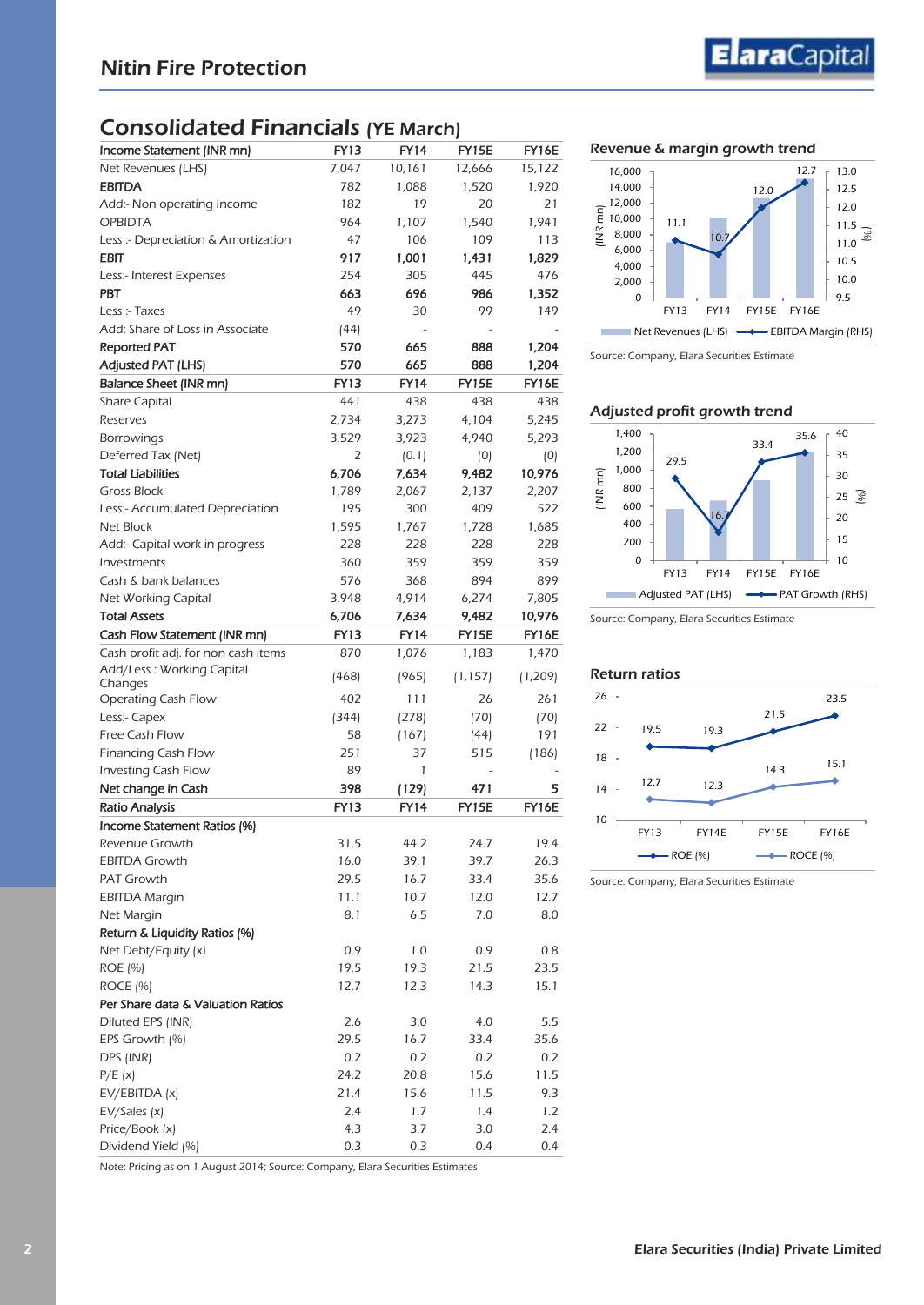#### Among the top 5 fire protection companies in India

Nitin Fire Protection (NFPIL) is among the top five fire protection companies engaged in providing fire protection systems in India. The company has diversified its product portfolio with international approvals. Products include detectors & control panels, highly sensitive aspirating smoke detectors and linear heatsensing detectors, automatic self-seeking fire extinguishers, simple self-activating systems, ABC fire extinguishers, and an array of corrosion-resistant and dependable brass accessories, and large fire extinguishers. It has two manufacturing-cumwarehousing units at Vashi and Taloja near Mumbai. The company commenced production at the third plant at Vishakhapatnam SEZ (VSEZ), a tax-free zone in 2008.

The company not only supplies a range of products but also customizes fire protection solutions to match the requirements of customers. This encompasses designing & engineering, supply, installation, testing, commissioning and maintenance. It provides end-to-end solutions in fire protection and solutions in India as well as in the UAE. The company has been in the fire protection space since 1984 and expanded foothold not only in India but also in the UAE, South Asia and Europe.

The company registered a revenue CAGR of ~33% over FY09-14, driven by capex in oil & gas, telecom and IT sectors in India and the Middle East. As India's economy is on the verge of taking off an a higher growth trajectory, the company would leverage the benefits of revival in capex in the key sectors like oil & gas, telecom, infra, power and IT sectors. India's operations, ~47% to consolidated revenue, has grown at a CAGR of ~60% over FY12-14. It is likely to grow at a revenue CAGR of 21% over FY14-16E. The Middle East business, which contributes ~50% to consolidated sales, has grown at a CAGR of ~42% over FY12-14, and it is likely to grow at a CAGR of 22% over FY14-16E.

#### Exhibit 1: Revenue mix for FY14 (%)



Source: Company, Elara Securities Research

|                 |                               | Exhibit 2: World class fire protection solutions                                                                                                                                                             | Revenue<br>Contribution   Margin | <b>EBITDA</b> |
|-----------------|-------------------------------|--------------------------------------------------------------------------------------------------------------------------------------------------------------------------------------------------------------|----------------------------------|---------------|
| Fire Protection | Turnkey<br>Solutions          | Manual/Automatic Fire/Flame/Smoke<br>alarm systems of conventional as well<br>as intelligent type<br><b>Detection</b><br>Systems                                                                             | ~100%                            | $~22\%$       |
|                 |                               | Gas based systems used for protection of high<br>value equipment and critical assets, server<br>rooms, control rooms, data centers etc using<br>hydrocarbon and inert gases<br>Gas<br>Suppression<br>Systems |                                  |               |
|                 |                               | Deluge valve and<br>Water & Foam Based<br>Hydrant/ Sprinkler<br>spray nozzle Water<br>Fire protection systems<br>systems<br>Protection<br>Systems                                                            |                                  |               |
|                 | <b>Products</b>               | $\delta$<br>Fire detectors and<br>Water<br>foam<br>monitors<br>control panels<br>Portable fire<br>Accessories of Fire<br>extinguishers<br><b>Fighting Systems</b>                                            | $~10\%$                          | $~11\%$       |
|                 | <b>AMC</b><br><b>Services</b> | After sales support & maintenance of fire protection systems<br>Refilling of fire suppression agent                                                                                                          | $~10\%$                          | $~27\%$       |

Source: Company, Elara Securities Research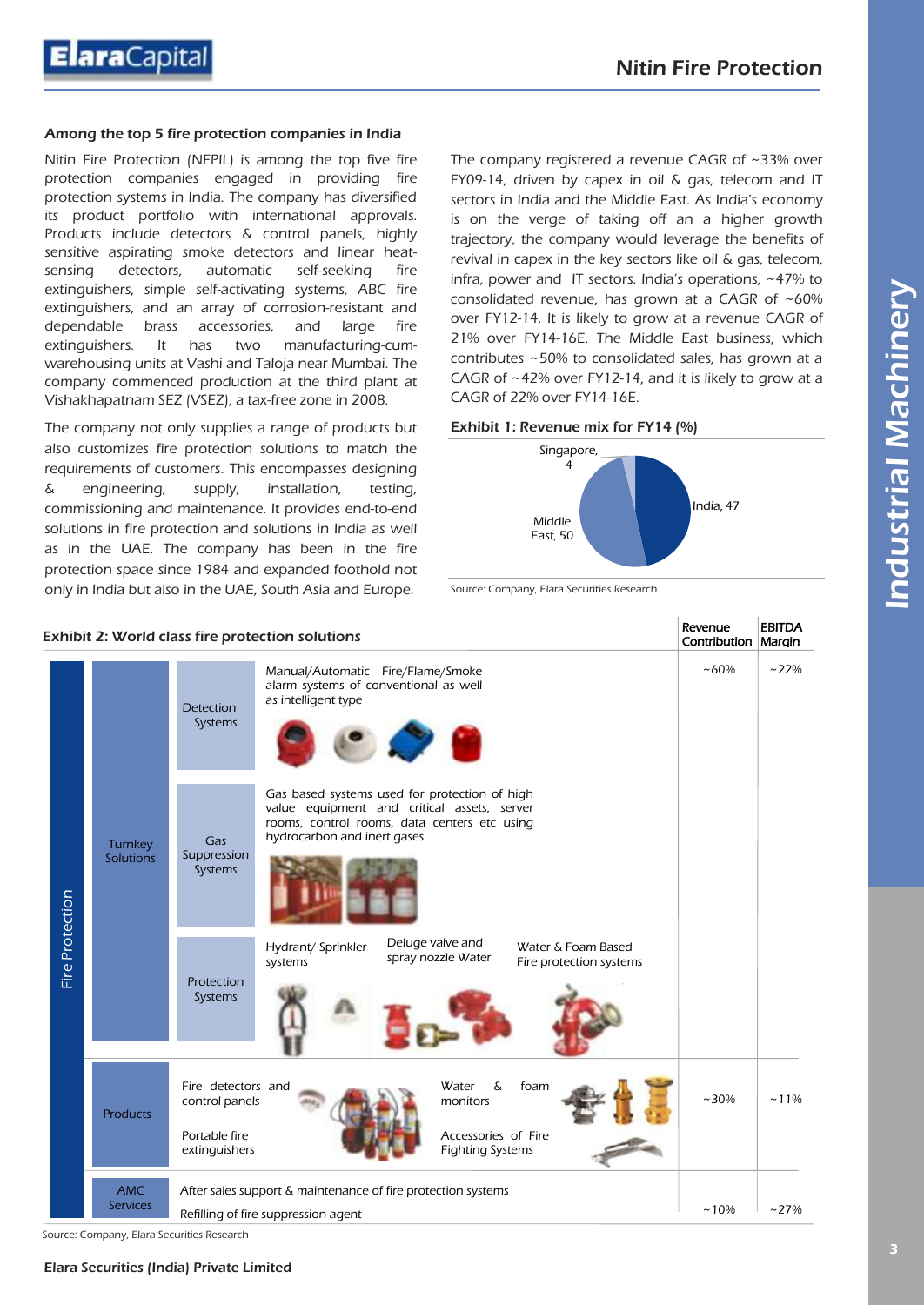#### Exhibit 3: Corporate structure



Source: Company, Elara Securities Research

#### Exhibit 4: Provide comprehensive solutions across various sectors







Telecom 
Oil Refinery

Source: Company, Elara Securities Research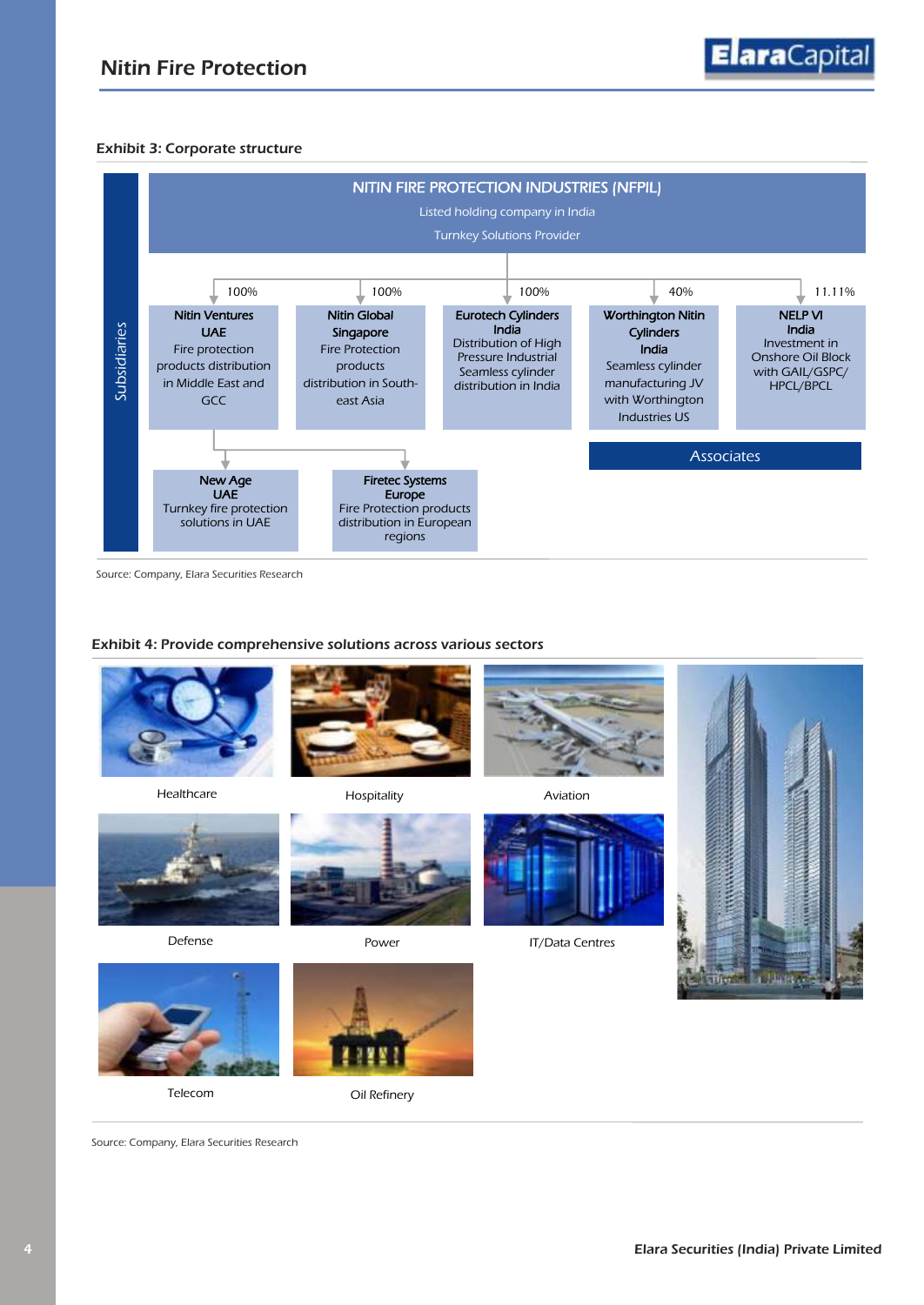#### Exhibit 5: Key projects executed in the UAE

| JAFZA -Warehouse                            | ٠ | Madina Police Station                       |
|---------------------------------------------|---|---------------------------------------------|
| Ajman Free Zone Warehouses                  | ٠ | UAE Model School                            |
| Al Fola Mall                                | ٠ | Ramee Hyper Market                          |
| <b>Mission Hospital</b>                     | ٠ | Autozone                                    |
| <b>LULU Hyper Market</b>                    | ٠ | <b>DEWA Distribution</b><br>Warehouse.      |
| Federal Food Warehouse                      | ٠ | Mid Field Terminal<br><b>Building ADNOC</b> |
| Bloom Academy                               | ٠ | Sharjah Military Hospital                   |
| Director General, Civil Defence,<br>Fujirah | ٠ | Takreer - Abu Dhabi                         |
| Shobha Sapphire                             | ٠ | American -School Dubai                      |
| Dubai Medical College                       |   | Airports                                    |
| Madina Mall                                 |   | Refinery                                    |
|                                             |   |                                             |

Source: Company, Elara Securities Research

#### Exhibit 6: Intermediaries & contractors in India





Source: Company, Elara Securities Research

Source: Company, Elara Securities Research

#### Exhibit 8: Global presence



Source: Company, Elara Securities Research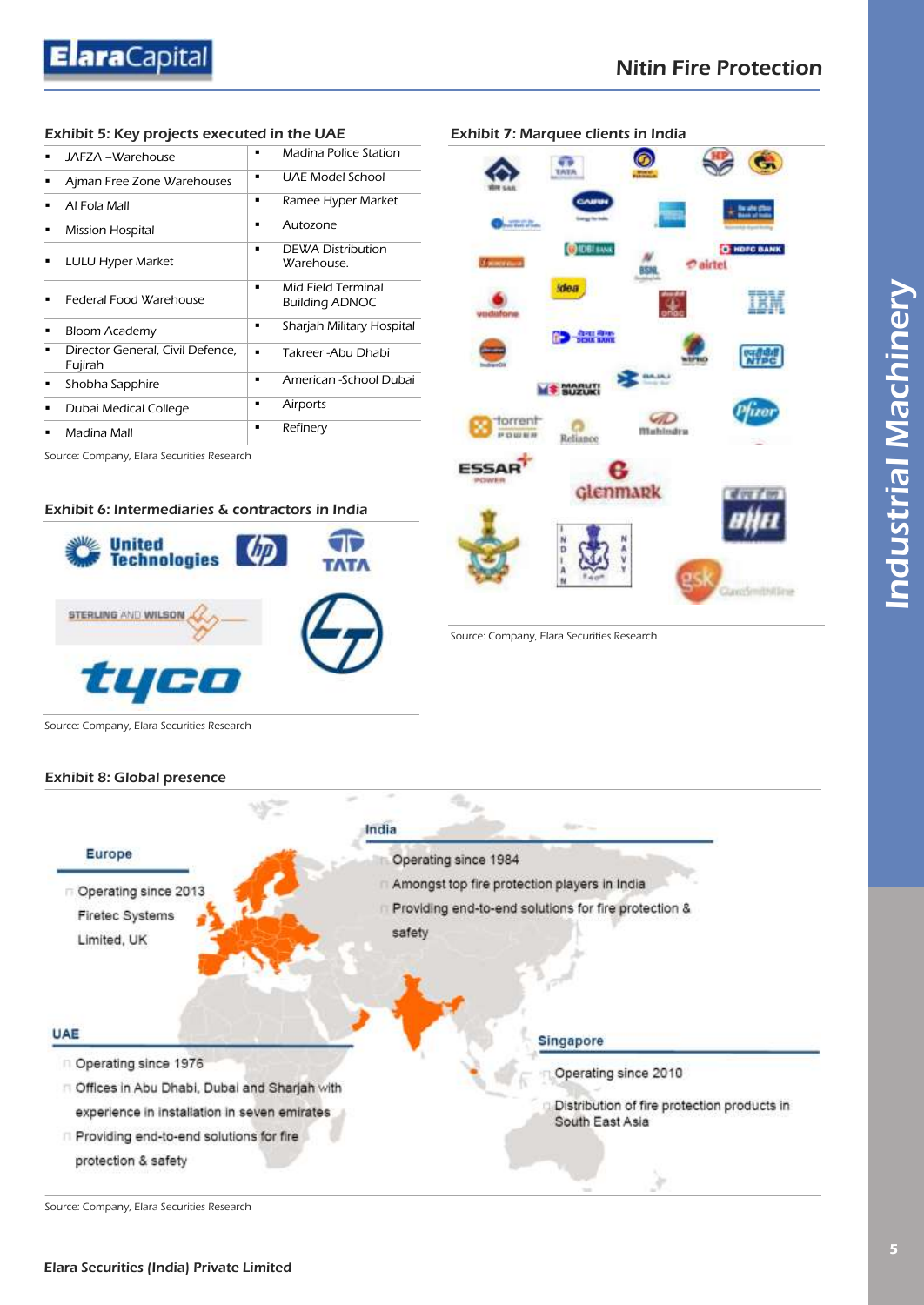# ElaraCapita

#### Economic revival, infra thrust to drive India business

The fire & security market is likely to see great opportunities from huge investments in infrastructure in India post the infra thrust of the new government. The total infra investment (railways, housing, power & airports - refer to Exhibit 9) in India is likely to be USD 522bn until 2025. The fire & security market can create opportunity of 4% of total infra investment. Capex in the oil & gas sector is likely to be USD 30bn over FY15-16. The replacement with ozone-friendly systems in the oil & gas sector will also serve as a key driver. Capex for the telecom industry is likely to be in the range of USD 4-5bn annually. The fire & security market in India is also likely to be driven by the replacement market, deficiency under the national building code (NBC) code of fire & safety and capex from the oil & gas, telecom and the IT sectors are largely driving growth. These three sectors have contributed 60-65% of consolidated sales. The deficiency of current orderbook of India's operations is INR 3.25bn to be executable in the next 18 months.

The standalone business, which contributes ~47% to consolidated revenue, reported CAGR of 60% over FY12- 14. The turnkey projects contributed ~55% of the standalone business in FY14. The company has taken up turnkey projects across India in oil & gas projects in Northeast India and Chennai Metro in South India. Exports from the domestic business grew 27% to  $\sim$  INR 1,800mn, which includes actual exports to Southeast Asia and deemed exports.

#### Exhibit 9: Envisage infrastructure investment until 2025

|  | Segment                 | Sub-segment             | Capex<br>(USD bn) |
|--|-------------------------|-------------------------|-------------------|
|  | Railways                | Indian Railways         | 126               |
|  | Total                   | Mass rapid transit      | 135<br>261        |
|  |                         | Affordable              |                   |
|  | Housing                 | housing                 | 116               |
|  | Power                   | Transmission            | 63                |
|  | Industrial<br>corridors | <b>DMIC</b>             | 54                |
|  | Ports                   | Maritime Agenda<br>2020 | 23                |
|  | Airport                 | Airport                 | 5                 |
|  | Total                   |                         | 261               |
|  | <b>Grand Total</b>      |                         | 522               |

Source: Elara Securities Estimate



Source: Company, Elara Securities Estimate

#### Middle East operations' to see secular momentum

The Middle East business, which contributes ~50% to consolidate sales, has grown at a CAGR of ~42% over FY12-14, and it is likely to grow at a CAGR of 22% over FY14-16E. After lower growth over FY12-13 due to the economic slowdown, the Middle East reported 75% YoY growth in FY14, due to the low base effect and revival in the economy. The company has won the bid to host EXPO 2020 in Dubai. This will add further momentum to robust growth in the Middle East operations. The current orderbook of the Middle East is INR 5.5bn to be executable until 2018.





Source: Company, Elara Securities Estimate

#### Margin expansion on shift in business mix

Consolidated EBITDA margin declined 187bp to 10.7% in FY14 over FY12, due to the impact in margin of domestic operations. Standalone margin fell ~633bp in FY14 to 7.4% over FY12, due to aggressive expansion at the cost of margin and also on account of compiling standalone financials to AS-7 in respect of revenue recognition of composite contracts. The rupee depreciation also lowered margin as imports contributed ~50% of standalone sales. EBITDA margin of the Middle East fell by 127bp to 13.5% in FY14 over FY12. The change in business mix towards turnkey projects, favorable currency and increasing revenue contribution of the Middle East are likely to expand EBITDA margin by ~200bp to 12.7% in FY16E.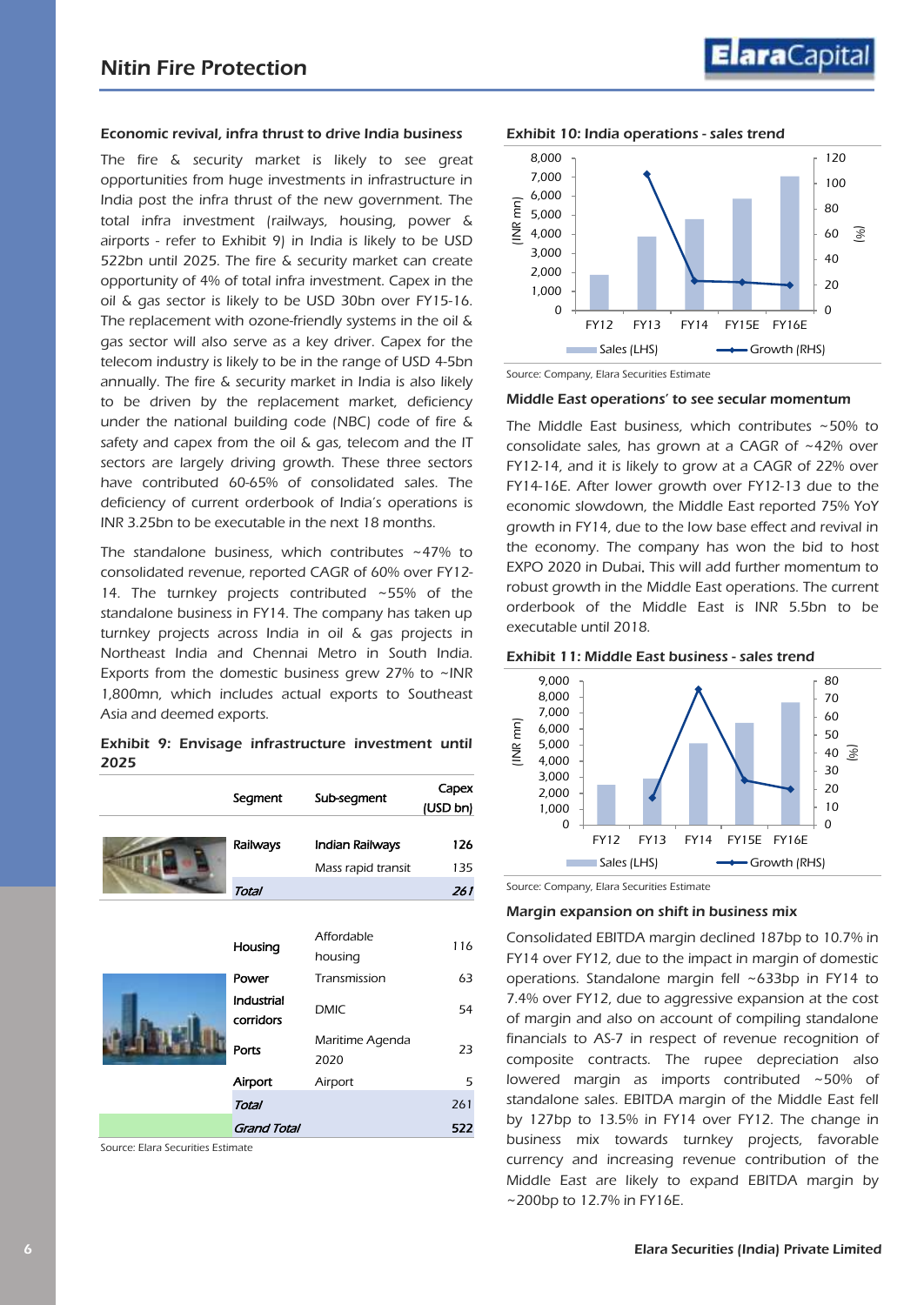

#### Multiple strategic moves to drive growth

Strengthening technological leadership by accelerating technology advancements, broadening footprints in the global markets and vertical market-specific skills & solutions are likely to give edge to competitors and grab impending opportunities in the fire & safety space. NFPIL is targeting to achieve 1% of the global industry business to achieve a goal of more than USD 1bn in revenue by 2020. The company is focusing on the following strategies to drive long-term growth:

- Accelerated growth by entering into a growing market
- Develop and promote technologically superior products
- Look for inorganic opportunities
- Introduce and penetrate the largest market like North America for fire protection
- Expand in manufacturing and R&D programs
- Set up fully integrated services backed by experienced industry veterans
- Work towards setting up newer guidelines for effective fire safety solutions for end-users

#### Key growth strategy

- Accelerate organic growth through the introduction of new technology and product development
- Expansion in new territories
- Focus on core business
- Inorganic opportunities
- Environmentally clean, ozone-friendly gas suppression system using clean inert gases

#### Organic growth strategy

- Leverage existing customer base for growth with a newer range of products
- Improve customer service through end-to-end solution offerings
- Differentiate offerings through innovation
- Expand portfolio and product offerings
- Local presence to drive growth within each region
- Local market-driven R&D supported by global technology and resources
- Investing in local sales and marketing capabilities

#### Inorganic opportunities

- **EXECUTE CUTTER IN CUTTER 15 IN EXECUTE:** Currently operating in four countries with annual sales of USD 130mn
- Focus on M&A to drive higher growth, especially in North America, the largest market of fire protection services
- Disciplined bolt-on acquisitions and divestment of non-core businesses
- Acquired New Age, LLC during 2010
- The global giants have seen growth through inorganic routes
- The consolidation of activities through disciplined acquisitions is the core of the industry

#### Exhibit 12: Recent transactions in the industry

| Date     | Target                                  | Type           | <b>Buyer</b>                                  | Size              |
|----------|-----------------------------------------|----------------|-----------------------------------------------|-------------------|
| $Jul-13$ | <b>Angus Fire</b>                       | <b>M&amp;A</b> | Lloyds Banking<br>Group                       | GBP 62mn          |
|          | May-12 Firepro Systems M&A              |                | <b>Anchor Electricals</b><br>(Panasonic Corp) |                   |
| $Oct-11$ | <b>Agnice Fire</b><br>Protection        | <b>M&amp;A</b> | United<br>Technologies                        | INR 3.5bn         |
| Mar-10   | Zicom<br>Electronic<br>Security Systems | M&A            | Schneider Electric<br>India                   | <b>INR 2.25bn</b> |

Source: Company, Elara Securities Research

### Market globally to grow at 10% CAGR

The global fire & security market is estimated to be USD 100bn and expected to grow at a CAGR of 10%. The industry is currently led by US based TYCO with a 12% market share along with UTC, Honeywell and Siemens. The market is highly fragmented, with the top five firms accounting for less than a 20% share. Nitin Fire currently enjoys a 0.1% share of the global fire & safety industry. There is strong demand for fire protection products worldwide, with newer products under development. Innovation and product development are critical aspects of success in the industry.

The domestic fire & security market is estimated to be at USD 1.5bn. The industry is currently led by TYCO with a 20% market share along with UTC, Honeywell and Siemens. Nitin Fire is among the top five companies in India and currently holds a 10% share here.

#### Exhibit 13: Domestic fire & security market share of organized companies (2013)



Source: Company, Elara Securities Research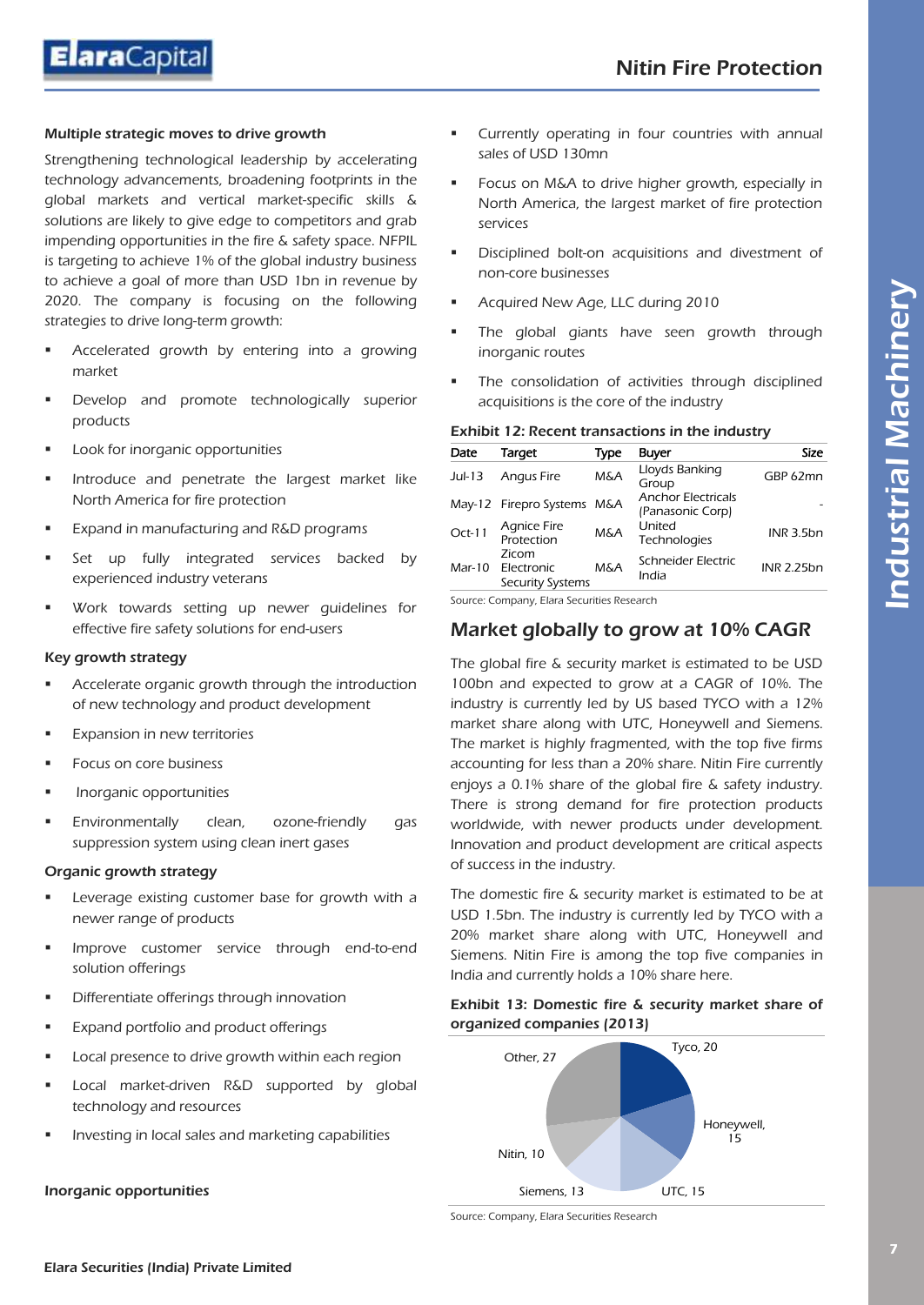#### Valuations

NFPIL is expected to register an earnings CAGR of 35% CAGR over FY14-16E. At current price it is trading at P/E of 11.5x and EV/EBITDA of 9.3x on FY16E. On P/E and EV/EBITDA basis, the stock has historically traded at a three-year average of 17.5x and 14x one-year forward earnings, respectively. In a bull case scenario, the market assigned a higher P/E and EV/EBITDA of 25x and 19x one-year forward earnings, respectively. In a bear case scenario, the market assigned a median P/E and EV/EBITDA of 14x and 11x one-year forward earnings, respectively. We expect the stock to rerate considering economic revival in India, and, consequently, healthy earnings growth.





Source: Company, Capitalline, Elara Securities Estimate

#### Exhibit 15: NFPIL historically traded at an average one-year forward P/E of 17.5x



Source: Company, Capitalline, Elara Securities Estimate

#### Exhibit 16: The stock trades in an EV/EBITDA range of 11-19x



Source: Company, Capitalline, Elara Securities Estimate

Exhibit 17: NFPIL historically traded at an average one-year forward EV/EBITDA of 14x



Source: Company, Capitalline, Elara Securities Estimate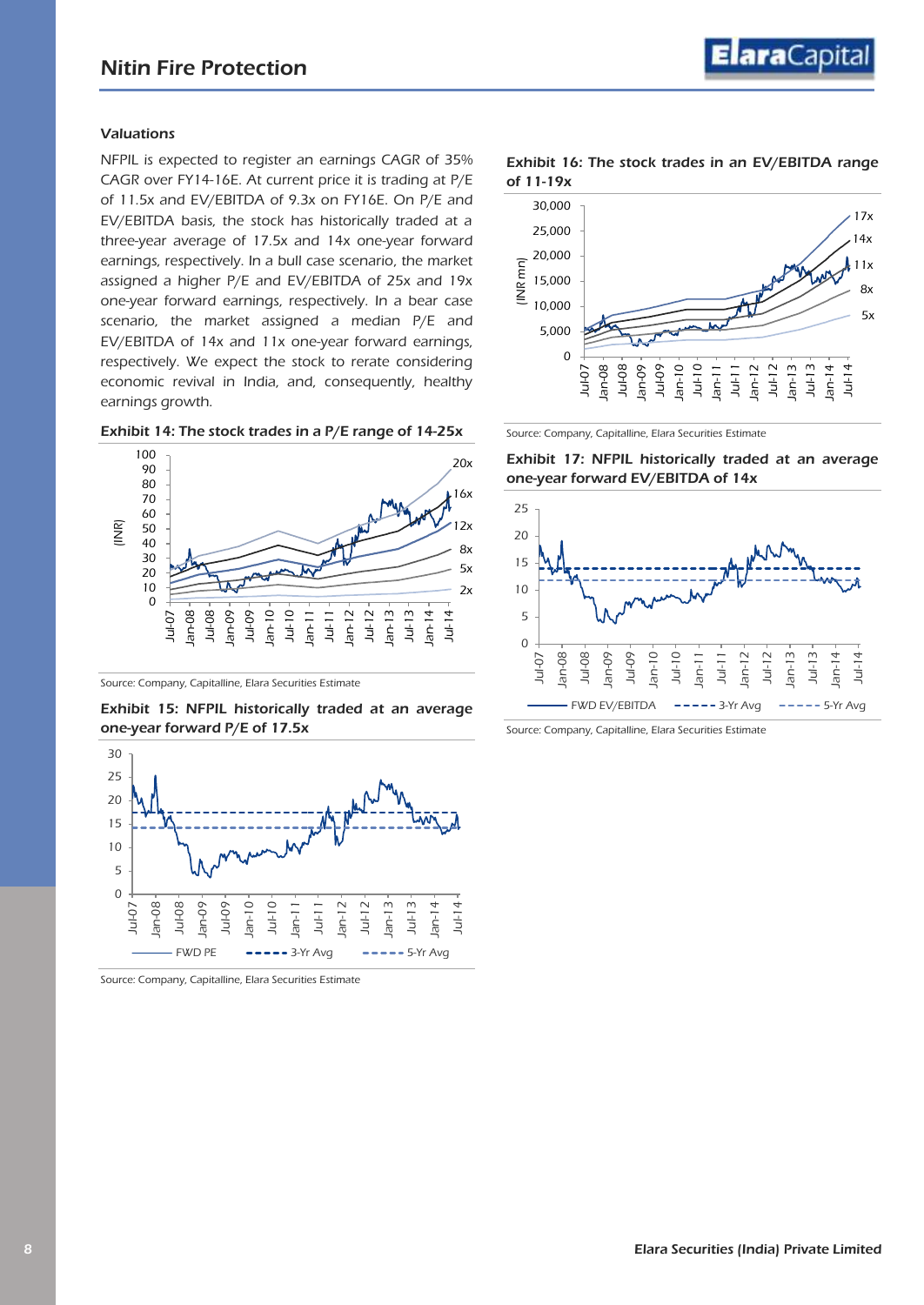# Board of Directors & Management

#### Nitin M Shah, Chairman & Managing Director

Nitin Shah is the Managing Director of the company and one of its promoters with 4,50,89,126 shares (20.44.%) in equity share capital. Nitin, age 56, is the founder of the firm and has a diploma in mechanical engineering. After completing his diploma in 1975, he joined his family's business, Zenith Fire Services, which was into manufacturing fire extinguishers. Subsequently, Nitin did his training in BRK Electronics, US, which is one of the largest manufacturers of smoke detectors. He set up Nitin Fire in 1995.

#### Rahul N Shah, Executive Director

Rahul Shah is the Executive Director of the company, and one of its promoters with1,41,23,500 shares (6.40%) in equity share capital. Rahul is the son of founder, Nitin Shah. Aged 35, he is a commerce graduate and holds a diploma in business management. Rahul gained experience in the commissioning and installation of fire detection and alarm systems as well as gas suppression systems. In 1998, he took the training of HFC 227EA gas suppression systems at Fike South-east Asia Singapore, and in 1999, trained in addressable fire alarm systems from Apollo Fire Detectors, in the UK, to improve the quality of the fire alarm systems. All import transactions and dealings are done under his supervision. He is also responsible for materials management.

#### Kailat H Vaidyananthan, Non-Executive Director

Kailat H Vaidyananthan is a graduate in mechanical engineering with post graduate studies in industrial engineering. He has more than 41 years of experience in various engineering fields, including about 28 years in the area of high pressure seamless cylinders and allied equipment. He has handled many projects and his latest assignment was working with Everest Kanto Cylinders. Kailat has been instrumental in implementing the project of Nitin Cylinders and all matters related to cylinder applications. He is responsible for all technical negotiations with cylinder suppliers as well as customers for cylinders and allied items.

#### Ramakant M Nayak, Non-Executive Director

Ramakant Nayak has degrees in science and law and a diploma in marketing & advertising. He is also a certified associate of the Indian Institute of Banking. Ramakant has an experience of 46 years in the area of investment advisory and banking industry. He has been associated with various banking and advisory companies, such as Sun Global Investments, Sun Capital Advisory, Lord Krishna Bank (now merged with HDFC Bank) and Lakshmi Vilas Bank through which he contributed in the areas of banking, finance, economy, human resources, risk management and business strategy.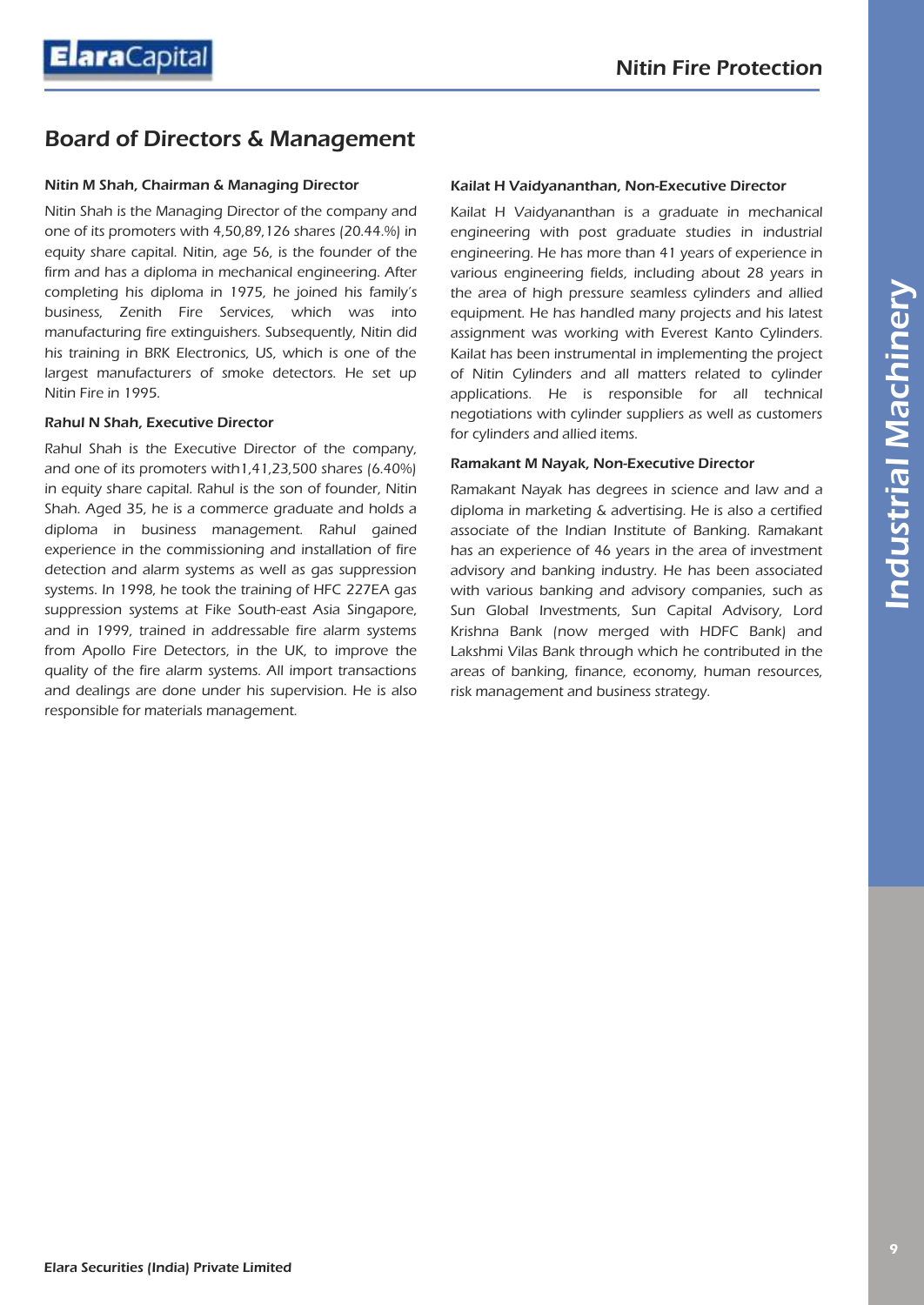

### Disclosures & Confidentiality for non U.S. Investors

The Note is based on our estimates and is being provided to you (herein referred to as the "Recipient") only for information purposes. The sole purpose of this Note is to provide preliminary information on the business activities of the company and the projected financial statements in order to assist the recipient in understanding / evaluating the Proposal. Nothing in this document should be construed as an advice to buy or sell or solicitation to buy or sell the securities of companies referred to in this document. Each recipient of this document should make such investigations as it deems necessary to arrive at an independent evaluation of an investment in the securities of companies referred to in this document (including the merits and risks involved) and should consult its own advisors to determine the merits and risks of such an investment. Nevertheless, Elara or any of its affiliates is committed to provide independent and transparent recommendation to its client and would be happy to provide any information in response to specific client queries. Elara or any of its affiliates have not independently verified all the information given in this Note and expressly disclaim all liability for any errors and/or omissions, representations or warranties, expressed or implied as contained in this Note. The user assumes the entire risk of any use made of this information. Elara or any of its affiliates, their directors and the employees may from time to time, effect or have effected an own account transaction in or deal as principal or agent in or for the securities mentioned in this document. They may perform or seek to perform investment banking or other services for or solicit investment banking or other business from any company referred to in this Note. Each of these entities functions as a separate, distinct and independent of each other. This Note is strictly confidential and is being furnished to you solely for your information. This Note should not be reproduced or redistributed or passed on directly or indirectly in any form to any other person or published, copied, in whole or in part, for any purpose. This Note is not directed or intended for distribution to, or use by, any person or entity who is a citizen or resident of or located in any locality, state, country or other jurisdiction, where such distribution, publication, availability or use would be contrary to law, regulation or which would subject Elara or any of its affiliates to any registration or licensing requirements within such jurisdiction. The distribution of this document in certain jurisdictions may be restricted by law, and persons in whose possession this document comes, should inform themselves about and observe, any such restrictions. Upon request, the Recipient will promptly return all material received from the company and/or the Advisors without retaining any copies thereof. The Information given in this document is as of the date of this report and there can be no assurance that future results or events will be consistent with this information. This Information is subject to change without any prior notice. Elara or any of its affiliates reserves the right to make modifications and alterations to this statement as may be required from time to time. However, Elara is under no obligation to update or keep the information current. Neither Elara nor any of its affiliates, group companies, directors, employees, agents or representatives shall be liable for any damages whether direct, indirect, special or consequential including lost revenue or lost profits that may arise from or in connection with the use of the information. This Note should not be deemed an indication of the state of affairs of the company nor shall it constitute an indication that there has been no change in the business or state of affairs of the company since the date of publication of this Note. The disclosures of interest statements incorporated in this document are provided solely to enhance the transparency and should not be treated as endorsement of the views expressed in the report. Elara Securities (India) Private Limited generally prohibits its analysts, persons reporting to analysts and their family members from maintaining a financial interest in the securities or derivatives of any companies that the analysts cover. The analyst for this report certifies that all of the views expressed in this report accurately reflect his or her personal views about the subject company or companies and its or their securities, and no part of his or her compensation was, is or will be, directly or indirectly related to specific recommendations or views expressed in this report.

Any clarifications / queries on the proposal as well as any future communication regarding the proposal should be addressed to Elara Securities (India) Private Limited / the company.

### Disclaimer for non U.S. Investors

The information contained in this note is of a general nature and is not intended to address the circumstances of any particular individual or entity. Although we endeavor to provide accurate and timely information, there can be no guarantee that such information is accurate as of the date it is received or that it will continue to be accurate in the future. No one should act on such information without appropriate professional advice after a thorough examination of the particular situation.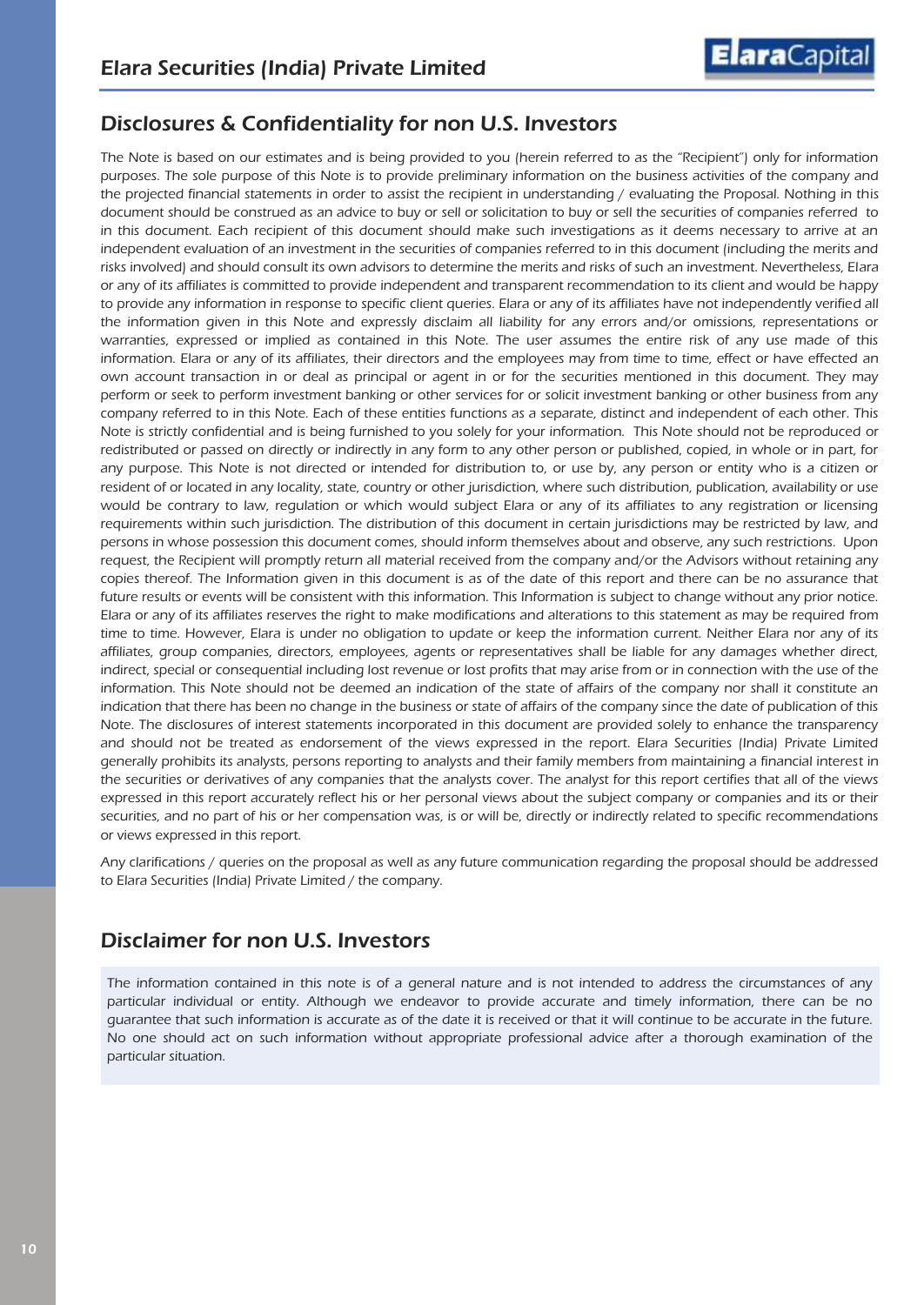

### Disclosures for U.S. Investors

The research analyst did not receive compensation from Nitin Fire Protection Industries Limited.

Elara Capital Inc.'s affiliate did not manage an offering for Nitin Fire Protection Industries Limited.

Elara Capital Inc.'s affiliate did not receive compensation from Nitin Fire Protection Industries Limited in the last 12 months.

Elara Capital Inc.'s affiliate does not expect to receive compensation from Nitin Fire Protection Industries Limited in the next 3 months.

### Disclaimer for U.S. Investors

This material is based upon information that we consider to be reliable, but Elara Capital Inc. does not warrant its completeness, accuracy or adequacy and it should not be relied upon as such.

This material is not intended as an offer or solicitation for the purchase or sale of any security or other financial instrument. Securities, financial instruments or strategies mentioned herein may not be suitable for all investors. Any opinions expressed herein are given in good faith, are subject to change without notice, and are only correct as of the stated date of their issue. Prices, values or income from any securities or investments mentioned in this report may fall against the interests of the investor and the investor may get back less than the amount invested. Where an investment is described as being likely to yield income, please note that the amount of income that the investor will receive from such an investment may fluctuate. Where an investment or security is denominated in a different currency to the investor's currency of reference, changes in rates of exchange may have an adverse effect on the value, price or income of or from that investment to the investor. The information contained in this report does not constitute advice on the tax consequences of making any particular investment decision. This material does not take into account your particular investment objectives, financial situations or needs and is not intended as a recommendation of particular securities, financial instruments or strategies to you. Before acting on any recommendation in this material, you should consider whether it is suitable for your particular circumstances and, if necessary, seek professional advice.

Certain statements in this report, including any financial projections, may constitute "forward-looking statements." These "forward-looking statements" are not guarantees of future performance and are based on numerous current assumptions that are subject to significant uncertainties and contingencies. Actual future performance could differ materially from these "forward-looking statements" and financial information.